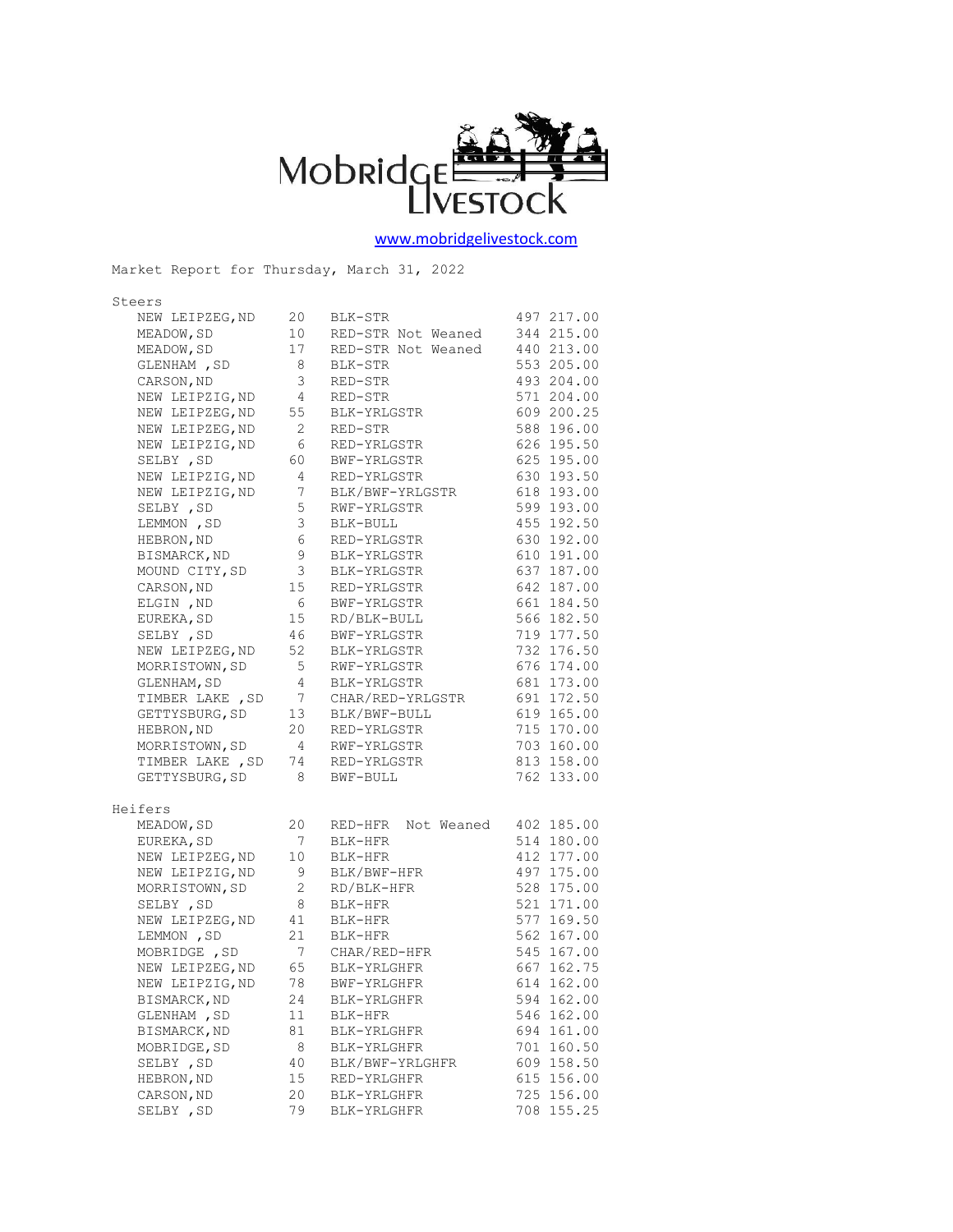| EUREKA, SD      | 11                | BLK-YRLGHFR     | 610 155.00 |
|-----------------|-------------------|-----------------|------------|
| NEW LEIPZIG, ND | 77                | BWF-YRLGHFR     | 735 154.00 |
| MILES CITY, MT  | 80                | BLK-YRLGHFR     | 657 153.50 |
| NEW LEIPZIG, ND | 26                | RWF-YRLGHFR     | 678 152.50 |
| HEBRON, ND      | 26                | RED-YRLGHFR     | 676 152.50 |
| NEW LEIPZIG, ND | 40                | BLK-YRLGHFR     | 740 152.25 |
| MORRISTOWN, SD  | 9                 | BWF-YRLGHFR     | 642 152.00 |
| SHIELDS, ND     | 10                | BLK/BWF-YRLGHFR | 667 149.00 |
| SELBY, SD       | 18                | BLK-YRLGHFR     | 646 148.00 |
| MORRISTOWN, SD  | 13                | RED-YRLGHFR     | 657 147.00 |
| MORRISTOWN, SD  | $12 \overline{ }$ | RED-YRLGHFR     | 718 145.00 |
| MORRISTOWN, SD  | 10                | RED-YRLGHFR     | 736 145.00 |
| SELBY, SD       | 38                | BLK-YRLGHFR     | 784 138.60 |
| SELBY, SD       | 72                | BLK-YRLGHFR     | 795 138.60 |
| SELBY, SD       | 65                | BLK-YRLGHFR     | 902 137.00 |
| SELBY, SD       | 65                | BLK-YRLGHFR     | 884 137.00 |
| MILES CITY, MT  | 68                | BLK-YRLGHFR     | 830 136.75 |
| FLASHER, ND     | 15                | BLK-YRLGHFR     | 822 135.50 |

90 Pound Baby Calves \$475/Head

Slaughter Cows & Heiferettes

|  | WILLISTON, ND 10 BLK-HFRETTE 942 98.00                                                                                                                                                                                                   |              |
|--|------------------------------------------------------------------------------------------------------------------------------------------------------------------------------------------------------------------------------------------|--------------|
|  | MCINTOSH, SD 2 BLK-HFRETTE 1095 94.00                                                                                                                                                                                                    |              |
|  | MCINTOSH, SD 2 BLA-HFRETTE 1095 94.00<br>HERREID, SD 1 RED-HFRETTE 1070 92.00<br>MILLISTON ,ND 1 BLK-SL COW 1620 91.50<br>POLLOCK , SD 1 RED-SL COW 1105 90.00<br>RALEIGH, ND 1 BLK-SL COW 1105 90.00<br>MCINTOSH, SD 1 BLK-SL COW 1665  |              |
|  |                                                                                                                                                                                                                                          |              |
|  |                                                                                                                                                                                                                                          |              |
|  |                                                                                                                                                                                                                                          |              |
|  |                                                                                                                                                                                                                                          |              |
|  |                                                                                                                                                                                                                                          |              |
|  |                                                                                                                                                                                                                                          |              |
|  |                                                                                                                                                                                                                                          | $1195$ 89.00 |
|  |                                                                                                                                                                                                                                          |              |
|  |                                                                                                                                                                                                                                          |              |
|  |                                                                                                                                                                                                                                          |              |
|  |                                                                                                                                                                                                                                          |              |
|  |                                                                                                                                                                                                                                          |              |
|  |                                                                                                                                                                                                                                          |              |
|  | WILLISTON , ND 1 BLK-SL COW 1305 89.50<br>TIMBER LAKE , SD 1 RED-SL COW 1245 89.00<br>HERREID, SD 1 RED-SL COW 1245 89.00<br>HERREID, SD 1 RED-SL COW 1240 89.00<br>WILLISTON , ND 7 BLK-SL COW 1295 88.00<br>WILLISTON , ND 7 BLK-SL CO |              |
|  |                                                                                                                                                                                                                                          |              |
|  | TIMBER LAKE, SD 1 CHAR-SL COW 1360 87.00                                                                                                                                                                                                 |              |
|  | 1 BLK-SL COW 1285 86.00<br>MCINTOSH, SD 1 BLK-SL COW 1215 86.00<br>MCINTOSH, SD 1 BLK-SL COW 1215 86.00<br>MULLISTON , ND 1 BLK-SL COW 1575 85.50<br>EUREKA , SD 1 BWF-SL COW 1380 85.50<br>MCINTOSH, SD 1 BLK-SL COW 1225 85.00         |              |
|  |                                                                                                                                                                                                                                          |              |
|  |                                                                                                                                                                                                                                          |              |
|  |                                                                                                                                                                                                                                          |              |
|  |                                                                                                                                                                                                                                          | $1225$ 85.00 |
|  | TIMBER LAKE, SD 1 CHAR-SL COW 1395 85.00                                                                                                                                                                                                 |              |
|  | TIMBER LAKE, SD 1 BLK-SL COW                                                                                                                                                                                                             | 1370 84.50   |
|  | WILLISTON, ND 5 BLK-SL COW 1300 84.00                                                                                                                                                                                                    |              |
|  |                                                                                                                                                                                                                                          |              |
|  |                                                                                                                                                                                                                                          |              |
|  |                                                                                                                                                                                                                                          |              |
|  |                                                                                                                                                                                                                                          |              |
|  |                                                                                                                                                                                                                                          |              |
|  |                                                                                                                                                                                                                                          |              |
|  |                                                                                                                                                                                                                                          |              |
|  |                                                                                                                                                                                                                                          |              |
|  |                                                                                                                                                                                                                                          |              |
|  | EUREKA, SD 1 BWF-SL COW 1845 82.00<br>EUREKA, SD 1 BWF-SL COW 1430 82.00<br>WILLISTON, ND 1 BLK-SL COW 1470 82.00<br>CARSON, ND 1 BLK-SL COW 1260 82.00<br>TIMBER LAKE, SD 1 RED-SL COW 1210 81.50<br>MOBRIDGE, SD 1 RED-SL COW 1210 81. |              |
|  | TIMBER LAKE , SD    1    RED-SL COW    1320    79.00<br>CARSON, ND    1    RED-SL COW    1480    79.00                                                                                                                                   |              |
|  |                                                                                                                                                                                                                                          |              |